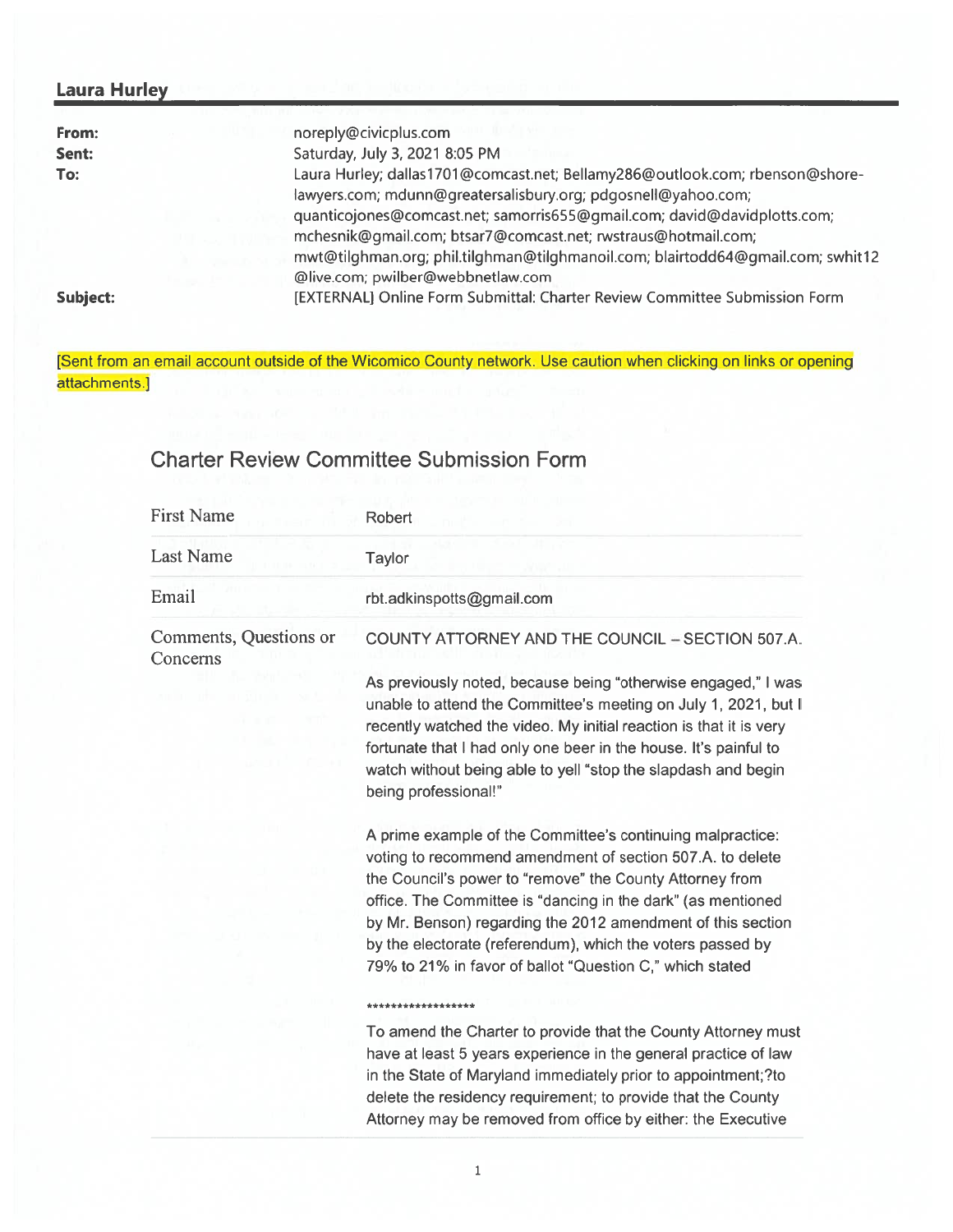with the consent of <sup>a</sup> majority of the Council, or <sup>a</sup> two-thirds vote of the entire Council; and to provide that the County Attorney shall immediately forfeit office under specified circumstances.? \*\*\*\*\*\*\*\*\*\*\*\*\*\*\*\*

That Mr. Dunn asked another member to investigate why that happened, reveals that neither he nor (apparently) those who voted to amend section 507.A. have bothered to review the minutes of the prior CRC's meeting on March 13, 2012, which state in pertinent part:

## \*\*\*\*\*\*\*\*\*\*\*\*\*\*\*\*\*\*\*\*\*\*\*

SECTION 507. DEPARTMENT OF LAW. Mr. Caldwell noted that the County Attorney must be <sup>a</sup> member of the bar for at least 5 years prior to appointment. Mr. Cannon commented that the Talbot County Charter requires the County Attorney shall have at least 2 years experience. Messrs. Hall and Caldwel each opined that <sup>a</sup> minimum requirement of 5 years is much better. Mr. Caldwell, recalling the Howard County Charter's intentional protection of the County Attorney's independence and citing recent experience in the City of Salisbury with its City Attorney, suggested the Committee might want to consider language similar to Howard County's. He also opined that he doesn't think a residency requirement is reasonable. A question was raised whether the County Attorney can effectively advise the County Executive and the County Council, particularly when at times the Executive and the Council may have differing views. Mr. Baker responded that in larger counties there are several lawyers in the Law Department. In some cases one attorney will advise the Executive and another will advise the County Council in <sup>a</sup> situation where the views were divided.

In our county, the County Attorney is the county's attorney. The client is the county, including all departments, the Council and the Executive. He added, the County Attorney gives advice on matters of the law and is not <sup>a</sup> policymaker. Advice on policy matters comes more from department heads and the administrators. Mr. Creamer added that Section 403 C of the Charter gives the County Council the authority, subject to provisions in the budget, to engage the services of experts, consultants, or attorneys to aid in its inquiries, investigations, or the drafting of legislation. Mr. Caldwell commented that he has no problem whether the County Attorney is a county resident or whether he is in private practice.

Mr. Baker commented that while he was part-time county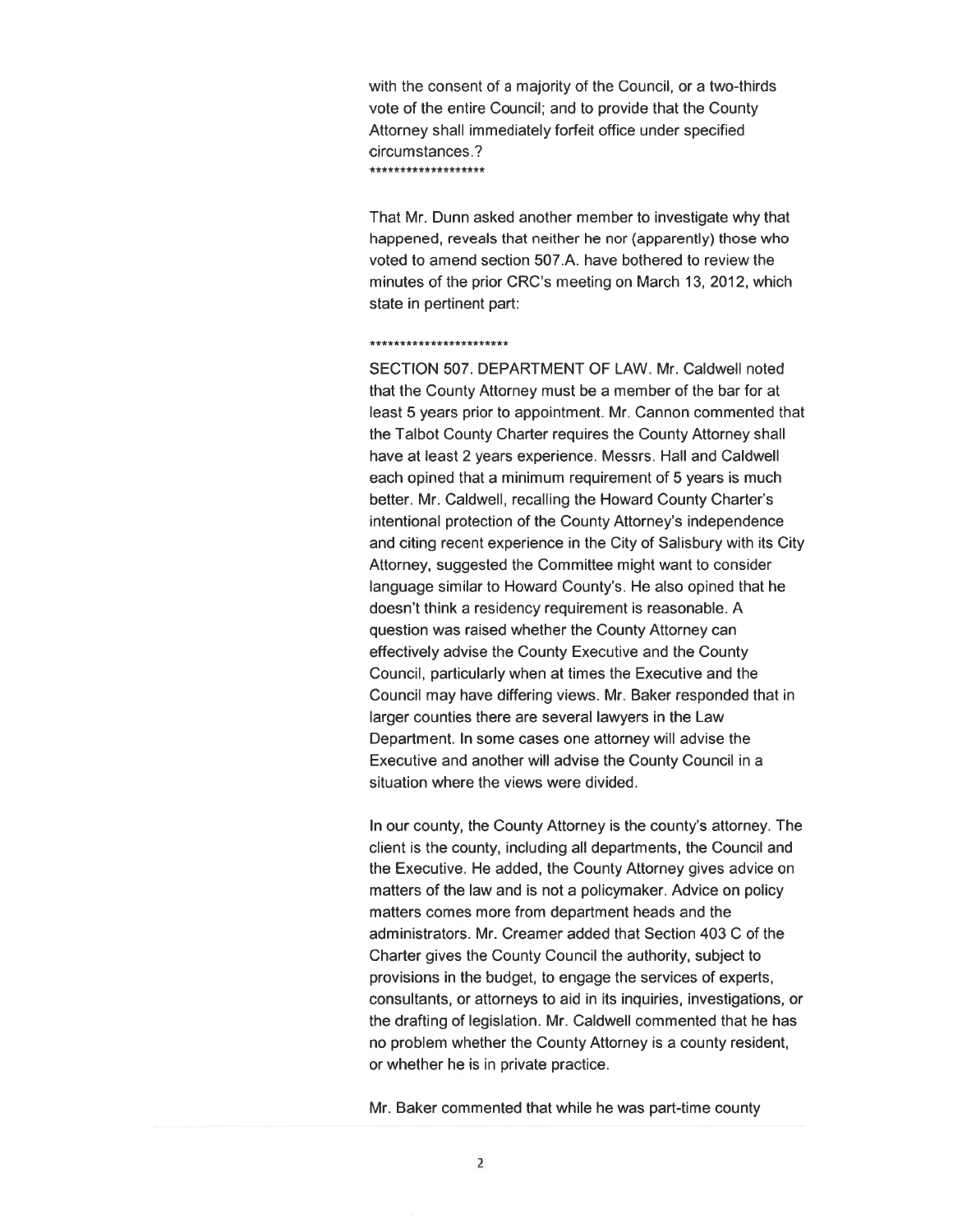attorney, he also served as town attorney for <sup>a</sup> few municipalities, all of which were outside of Wicomico County. He noted in one instance the town had considered only attorneys whose law practices were outside of the municipality, to assure the attorney would not be <sup>a</sup> "local" attorney, who could possibly be influenced by anyone inside the town. Ms. Starkey said that with her residency is not an issue, but she thinks that only 5 years is minimal experience. Mr. Hall reiterated that he sees no problem whether the attorney is <sup>a</sup> county resident and agreed with 5 years beings minimal experience for such <sup>a</sup> responsible position.

Mr. Kilmer moved to recommend amending Section 507.A. to remove the sentence "The County Attorney shall be <sup>a</sup> resident of the county at the time of appointment and shall continue to reside in the county for the duration of his term of office." The motion was seconded by Ms. Starkey. Dr. Belcher asked for <sup>a</sup> clarification of the change in the motion. Mr. Caldwell said the motion is to delete the next to the last sentence in Section 507 A in its entirety. There being no further questions Mr. Caldwell called for the question. The vote was 11 in favor and 2 opposed, Mr. Jones and Ms. Rodriguez. The motion passed.

Mr. Caldwell referred further to Section 507A regarding the appointment and removal of the County Attorney. He asked the committee whether anyone wants to consider Howard County type language, particularly since our County Attorney serves both branches of government. Following discussion there was consensus to ask Mr. Baker to presen<sup>t</sup> draft language for Section 507 A along the line of Howard County for the Committee to consider. Mr. Jones asked that <sup>a</sup> supermajority of the County Council be required for removal. Mr. Cannon asked whether in 507 B the members of the County Council can ask questions of the County Attorney, or does it have to be <sup>a</sup> written reques<sup>t</sup> from the entire Council. Mr. Baker replied the County Attorney can give advice to individual Council members, as well as to the entire body. There were no other recommendations for changes to Section 507. \*\*\*\*\*\*\*\*\*\*\*\*\*\*\*\*\*\*\*\*

Simply put, that CRC body recommended the amendment of section 507.A. to read as it currently does, which the 2012 Council placed on the ballot, and the voters passed by nearly <sup>a</sup> 4 to 1 ratio.

Then, there's the notion that this CRC recently endorsed that it simply cannot reconsider matters that have been passed by the voters — for example, the County Executive System, which did